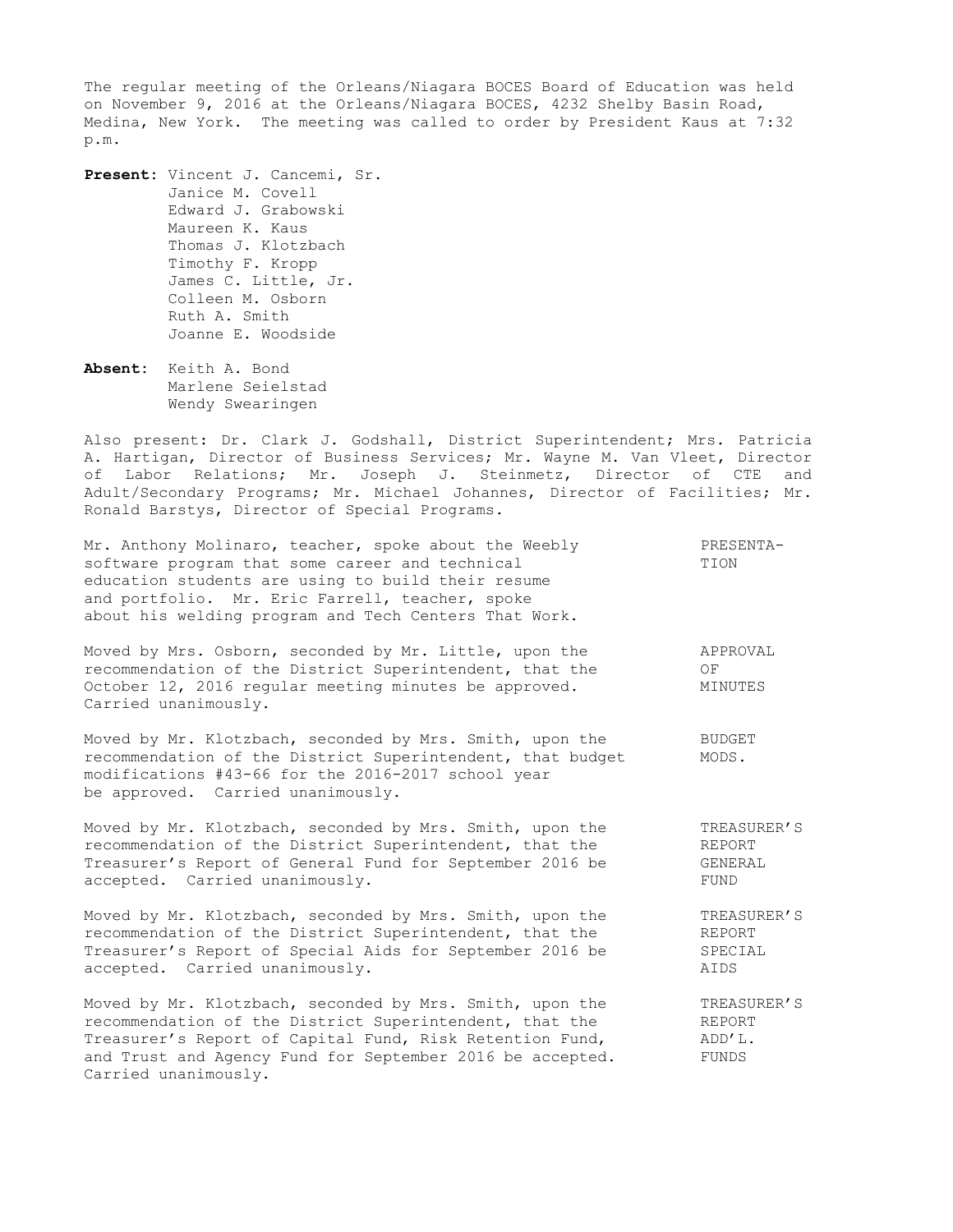Moved by Mr. Klotzbach, seconded by Mrs. Smith, upon the BUDGET recommendation of the District Superintendent, that the STATUS Budget Status Report by service program be accepted. The REPORT Carried unanimously.

**Career Education:** Met this evening. The state of the state of  $BOE$ Facilities: An update on projects was provided, including COMMITTEES the mandatory lead testing of which 420 samples were collected and sent to be analyzed.

Dr. Godshall spoke about: lead testing project; the NYS SUPT.<br>School Boards Association annual convention; building SCOMMENTS School Boards Association annual convention; building condition survey; teacher's contract; upcoming union president's meeting; Albion board members touring Orleans CTEC on November 14, 2016.

Mrs. Patricia Hartigan reviewed the 2017-2018 adminis- 2017 BUDGET trative and operations and maintenance budget. The REVIEW

Moved by Mr. Grabowski, seconded by Mr. Little, upon the BID AWARD recommendation of the District Superintendent, that the **HALE PLC** Board of Education accept the bids received for Hale PLC TRAINER Trainer Bid. Carried unanimously.

Moved by Mr. Grabowski, seconded by Mr. Little, upon the recommendation of the District Superintendent that the bid for Hale PLC Trainer Bid be awarded to the following low responsible bidder:

**Hands On Technical Training, Inc. \$42,000.00 435 Creekside Drive Amherst NY 14228**

Awarded the following Quantity of one each**: EDS Drill Station Trainer #2100 EDS Drill Station Trainer #2112 EDS Drill Station Trainer #2123 PROCON MLX Hale Trainer #2124** Carried unanimously.

Moved by Mr. Grabowski, seconded by Mr. Little, upon the BID AWARD recommendation of the District Superintendent, that the FOOD Board of Education accept the bids received for Food<br>Service Supplies Bid. Carried unanimously. SUPPLIES Service Supplies Bid. Carried unanimously.

Moved by Mr. Grabowski, seconded by Mr. Little, upon the recommendation of the District Superintendent, that the bid for Food Service Supplies Bid be awarded to the following low responsible bidder:

**Hill & Markes, Inc. Food Service Supplies 1997 St 5S Amsterdam NY 12010**

No responsible bids or bidders were received for the Food or Bakery sections. Carried unanimously.

2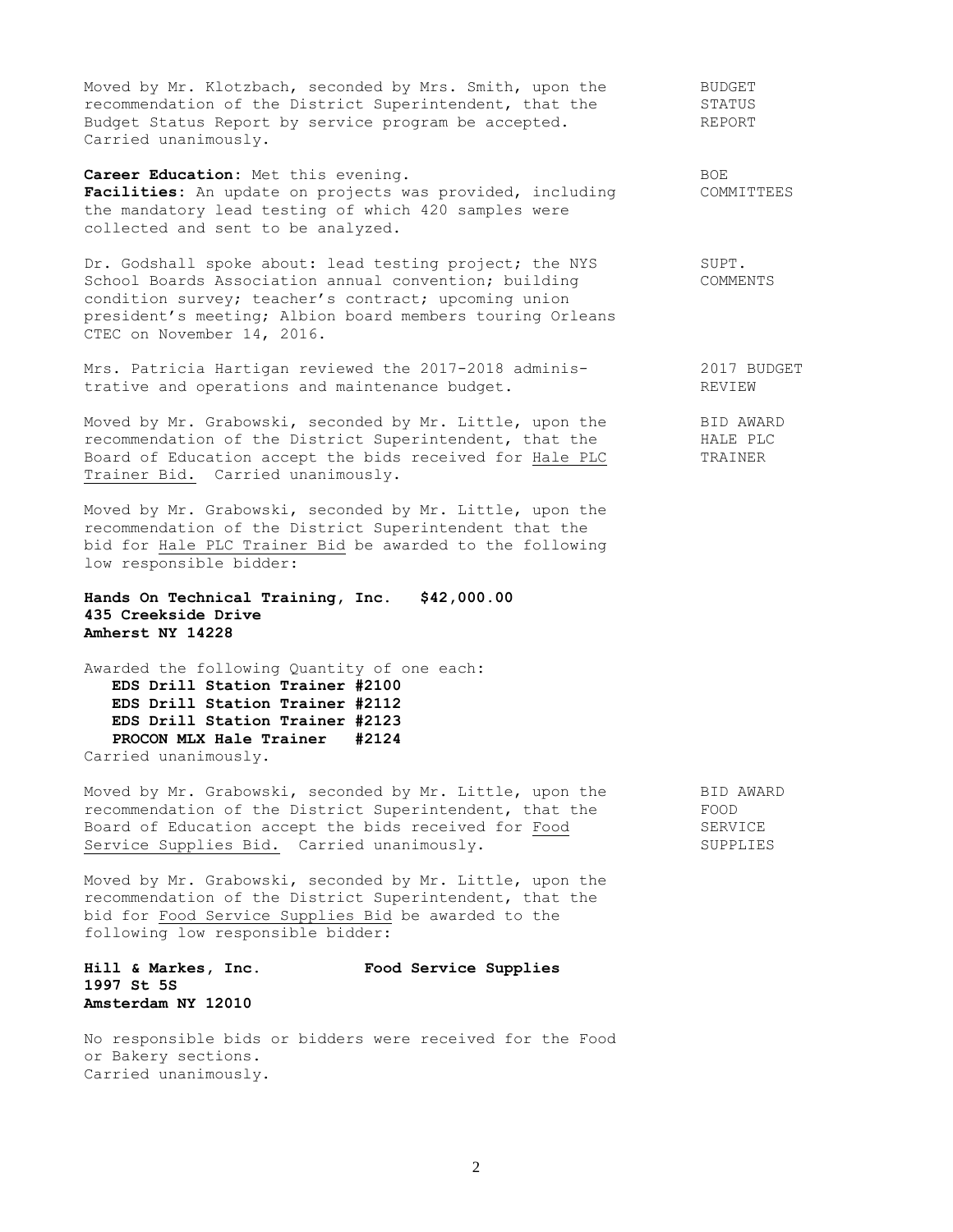Moved by Mr. Grabowski, seconded by Mr. Little, upon the BID AWARD<br>recommendation of the District Superintendent, that the CO/OP recommendation of the District Superintendent, that the Board of Education accept the bids received for Co/Op CHLORINE Chlorine and Pool Supplies. Carried unanimously. The MAND POOL

Moved by Mr. Grabowski, seconded by Mr. Little, upon the recommendation of the District Superintendent, that the bid for Co/Op Chlorine and Pool Supplies be awarded to the following low responsible bidders at an estimated cost of:

**Frey Technologies, Inc. \$14,144.00 2194 Penfield Rd. Walworth NY 14568**

**Amrex Chemical Co., Inc. \$25,093.25 117 E. Frederick St. Binghamton NY 13904**

**Chemical Distributors, Inc. \$ 160.00 80 Metcalfe St. Buffalo NY 14206**

**Riverside Chemical Co., Inc. \$ 4,172.20 871 River Road P.O. Box 197 North Tonawanda NY 14120**

## **TOTAL \$43,569.45**

Carried unanimously.

Moved by Mr. Klotzbach, seconded by Mrs. Woodside, upon LEASE the recommendation of the District Superintendent, that AGREEMENT the Board of Education hereby approves the lease WITH agreement for lease of space to Danielewicz Brothers, The DANIELEWICZ term of December 1, 2016 through November 30, 2017, as BROTHERS submitted, and authorizes the Board President to sign the agreement. Carried unanimously.

Moved by Mr. Klotzbach, seconded by Mrs. Woodside, that SALES the Orleans/Niagara BOCES hereby approves the agreement, AGREEMENT as submitted, with Buffalo Marriott Harborcenter for WITH conference services on May 24-25, 2017, in conjunction BUFFALO with Erie 1 BOCES, Erie 2-Chautauqua-Cattaraugus BOCES, MARRIOTT and Cattaraugus-Allegany BOCES, and the four Franchise HARBORaforementioned BOCES will share the costs proportionally, CENTER and authorizes the District Superintendent and/or his designee to sign the agreement approval by the school attorney and containing any revisions as approved by the school attorney. Carried unanimously.

Moved by Mrs. Osborn, seconded by Mr. Little, that the ARTICULA-<br>Orleans/Niagara BOCES hereby approves the articulation TION Orleans/Niagara BOCES hereby approves the articulation TION agreement with Niagara County Community College, term AGREEMENT of September 1, 2016 through June 30, 2017, as submitted, WITH and the Board authorizes the District Superintendent MIAGARA and/or his designee to sign the agreement upon the Theorem COUNTY approval of the school attorney and containing any Theory COMMUNITY revisions as approved by the school attorney. Carried COLLEGE unanimously.

SUPPLIES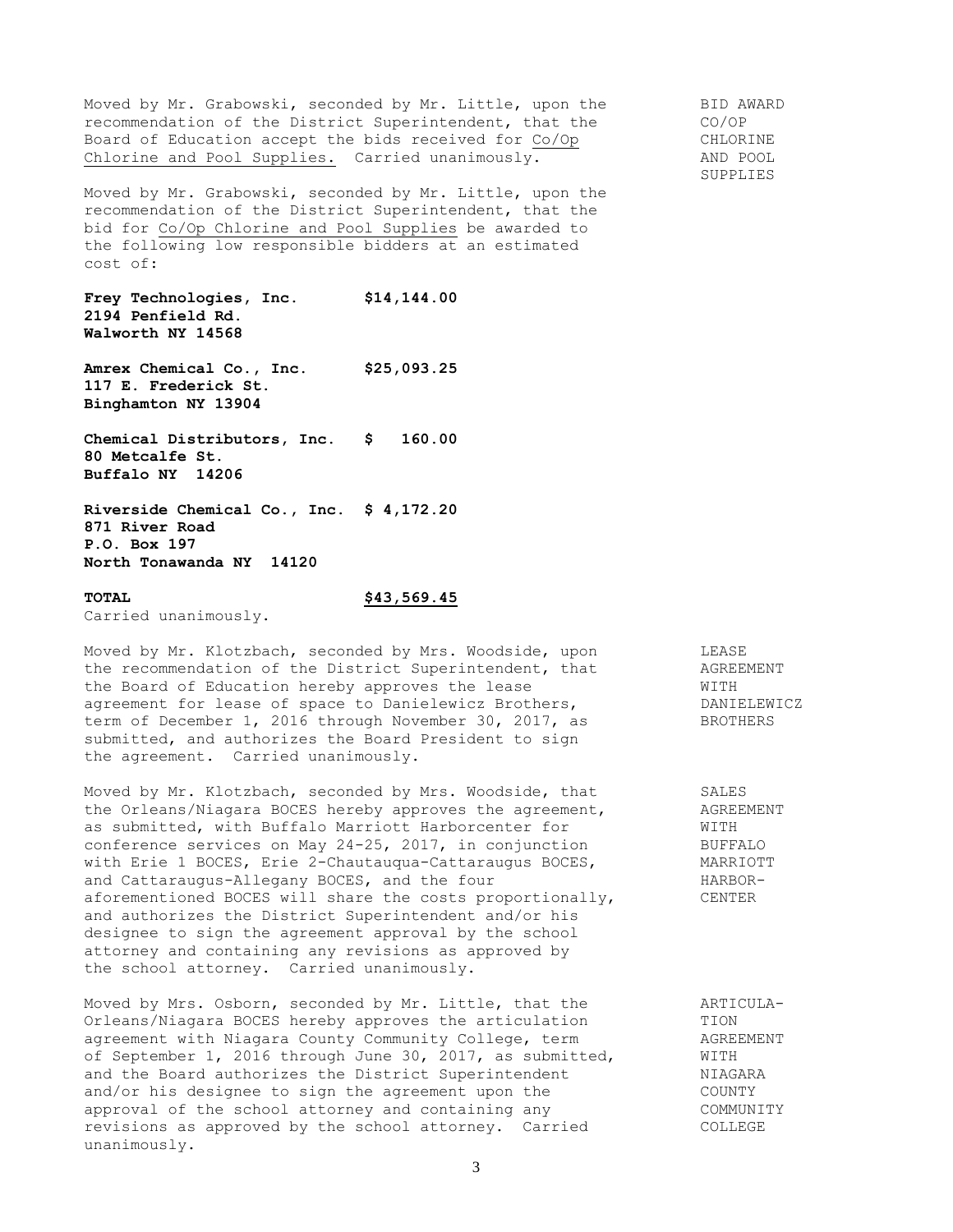Moved by Mrs. Osborn, seconded by Mr. Little, upon the DISPOSAL recommendation of the District Superintendent, that  $OF$  ITEMS the Board of Education hereby approve the disposal of the following items by auction or disposal: 2010 Chevrolet Impala (Silver VIN#2G1WA5EK5A1259726) 2003 Ford F550 (Blue VIN#1FDAF57P83EC74519) Aquacide Environmental Weed Control System Table Top Buffer Bosch Router Table Small Bandsaw Carried unanimously. Moved by Mr. Klotzbach, seconded by Mrs. Covell, upon DISPOSAL the recommendation of the District Superintendent, that OF ITEMS the Board of Education hereby approves the disposal of obsolete computers and components with Sunking Associates, LLC, Buffalo, NY: 35 Computers 10 Printers 10 Televisions 27 Laptops 1 Copier 3 iPads 9 DVD/VCR Players 6 Projectors 20 Monitors 1 Fax Machine 2 Boxes of miscellaneous equipment Carried unanimously. Moved by Mr. Klotzbach, seconded by Mrs. Covell, upon DONATION the recommendation of the District Superintendent, that the donation of a RoTunda engine analyzer, RoTunda smoke machine, RoTunda torque conventor flushing machine, RoTunda HVAC machine from Basil Ford, Niagara Falls, NY, be accepted. These items will be used by the Niagara CTEC automotive technology program. Carried unanimously. Moved by Mr. Klotzbach, seconded by Mrs. Covell, upon DONATION the recommendation of the District Superintendent, that the donation of food items from Anita Muzzi, Niagara Falls, NY, be accepted. These items will be used by the staff and students and Niagara Academy. Carried unanimously. Moved by Mr. Klotzbach, seconded by Mrs. Covell, upon DONATION the recommendation of the District Superintendent, that the donation of an automotive cylinder boaring bar from Edward Remis, Lockport, NY, be accepted. This item will be used by the Orleans CTEC automotive program. Carried unanimously.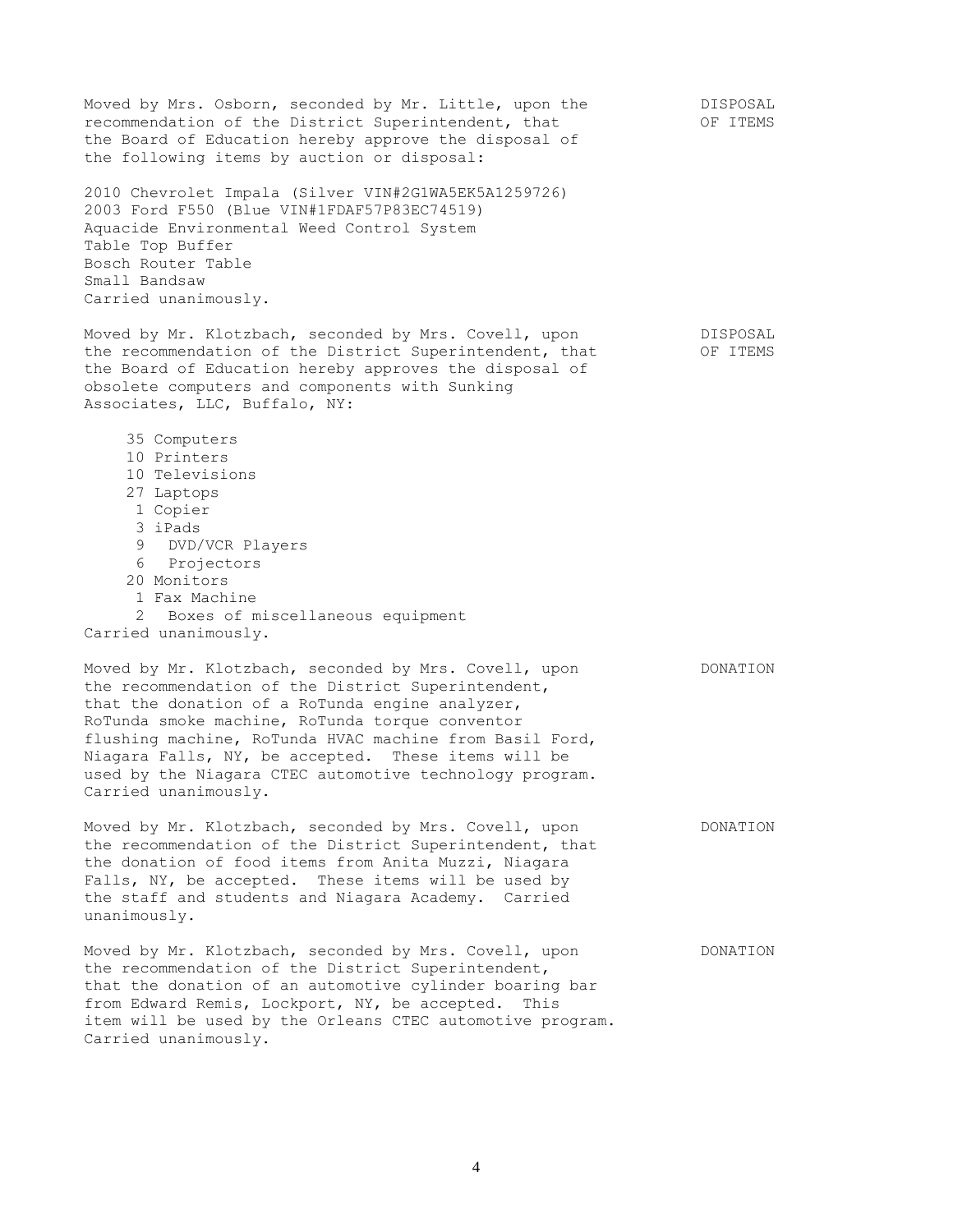Moved by Mr. Klotzbach, seconded by Mr. Little, upon EXTRA the recommendation of the District Superintendent, that CLASSROOM<br>the quarterly extra classroom activity fund report for ACTIVITY the quarterly extra classroom activity fund report for The ACTIVITY the period of July 1, 2016 through September 30, 2016, FUND be accepted for the Orleans CTEC and Niagara CTEC. The REPORT Carried unanimously. Moved by Mr. Klotzbach, seconded by Mr. Little, upon WORK the recommendation of the District Superintendent, CHANGE that the Board of Education approves the change orders ORDERS as follows: Project Number 459000-000-005-004 Niagara Occ. Ct. 1: RW-004 Material and labor for providing 4" x 4" gutter downspout transition to new 4" x 3" downspout HUB. Cost RW-004 \$1,036.42 Project Number 459000-001-007-004 Niagara Building #3: PW-006 Credit for door lock hardware. Owner shall provide and install. (\$ 815.00) Provide curtain wall modification and panels size modification for unforeseen constructability issues. \$1,686.19. Cost PW-006 \$ 871.19 Project Number 459000-000-005-004 Niagara Occ. Ct. 1: PW-007 Provide additional roofing pipe gas supports at peak of roof to prevent piping from moving in the event of a heavy snow fall. Cost PW-007 \$ 638.53 Project Number 459000-001-006-001 Niagara Building #2: PW-008 Labor and materials to modify exterior underground sanitary piping to provide proper pitch away from building. Contractor to excavate additional 10 feet to the east per CB-009. Cost PW-008 \$6,476.83 Total Change Orders  $$9,022.97$ The change orders are due to unforeseen conditions and owner's request. Carried unanimously.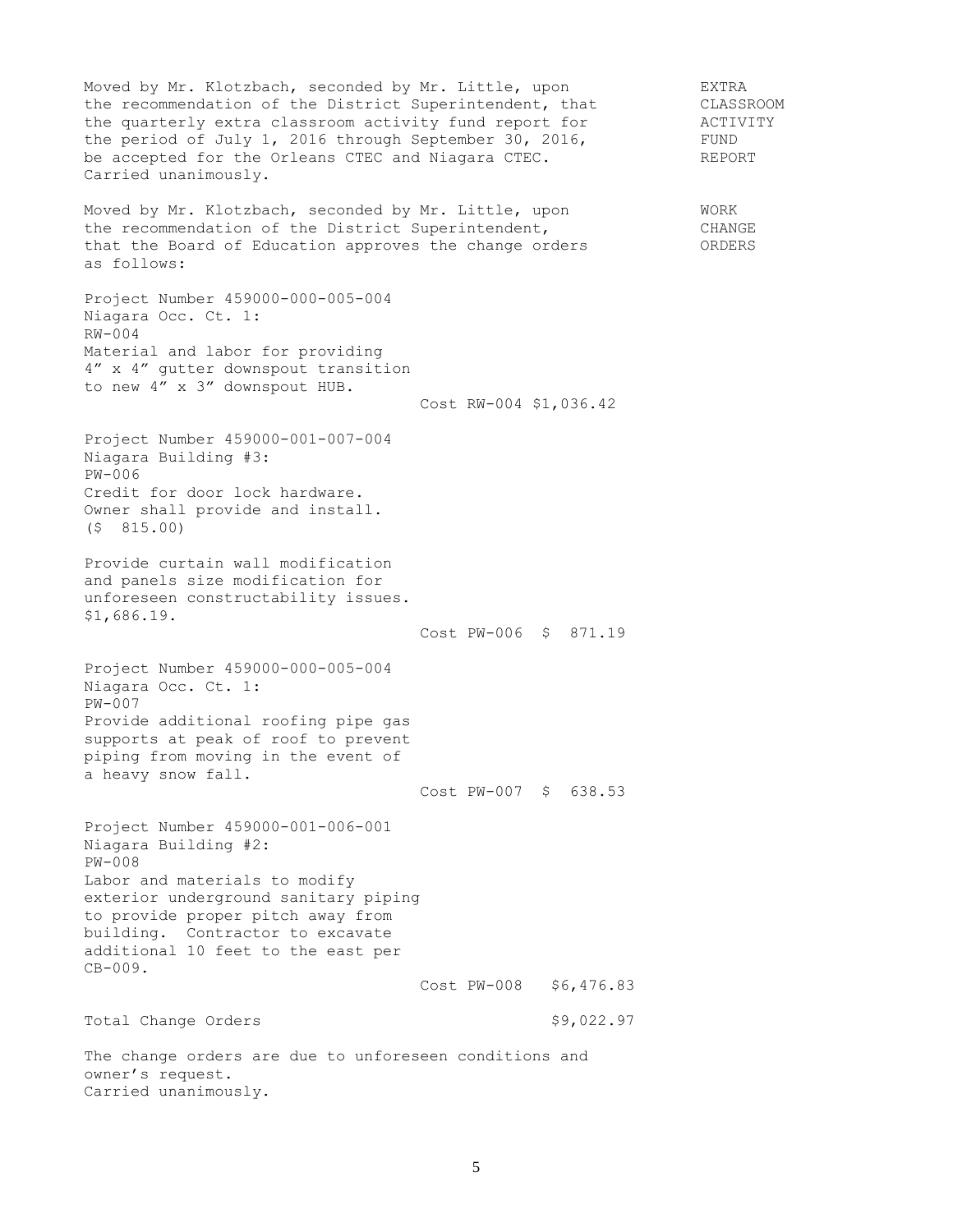Moved by Mr. Klotzbach, seconded by Mrs. Covell, that the APPROVAL OF Orleans/Niagara BOCES hereby approves the Statement of TERMS AND Orleans/Niagara BOCES hereby approves the Statement of TERMS AND<br>Terms and Conditions of Employment for Non-Bargaining Unit CONDITIONS Terms and Conditions of Employment for Non-Bargaining Unit Administrative Staff, as submitted. Carried unanimously.

Moved by Mr. Klotzbach, seconded by Mrs. Covell, that the APPROVAL OF Orleans/Niagara BOCES hereby approves the Statement of TERMS AND Terms and Conditions of Employment for Non-Bargaining Unit CONDITIONS Clerical Staff and Administrative Assistants, as submitted. Carried unanimously.

Moved by Mrs. Woodside, seconded by Mr. Little, upon the RESCISSION recommendation of the District Superintendent, that the  $OF$ appointment of **Annmarie Birdsall, Teacher Aide (Personal** APOINTMENT **Care),** effective October 31, 2016 through June 30, 2017, A. BIRDSALL approved at the October 12, 2016 board meeting, be rescinded. Carried unanimously.

Moved by Mrs. Woodside, seconded by Mr. Little, upon the POSITION recommendation of the District Superintendent, that the INCREASE tenure area of Assistant Principal be increased 1.0 FTE, effective November 1, 2016. Carried unanimously.

Moved by Mrs. Woodside, seconded by Mr. Little, upon the LEAVE OF recommendation of the District Superintendent, that ABSENCE Sara Arcese, Speech and Hearing Teacher, is hereby S. ARCESE granted an unpaid leave of absence (childrearing) effective when she is medically cleared to return to work through June 30, 2017. Carried unanimously.

Moved by Mrs. Woodside, seconded by Mr. Little, upon the DISCONTIrecommendation of the District Superintendent, that the NUATION provisional appointment of **Lisa Paszt, Sanborn, NY**, in OF the job classification of **Secretary I,** shall be EMPLOYMENT discontinued by operation of law, effective at the end L. PASZT of the day on November 9, 2016. Carried unanimously.

Moved by Mrs. Woodisde, seconded by Mr. Little, upon the APPOINTMENT recommendation of the District Superintendent, that CERT. PROB. recommendation of the District Superintendent, that Jenmarie Serveiss, Lockport, NY, having professional J. SERVEISS certification in the area of English to Speakers of Other Languages**,** is hereby appointed to probationary status in the tenure area of **English as a Second Language**, in accordance with the agreement between Orleans/Niagara BOCES and the Orleans/Niagara BOCES Teachers' Association, effective November 2, 2016 through November 1, 2020, at a salary of PC 2 (\$45,653) plus master's degree (\$1,200) to be pro-rated. Eligibility for tenure at the end of the probationary period shall be contingent on the employee's attainment of a composite or overall Annual Professional Performance Review (APPR) rating of either "effective" or "highly effective" in three (3) of the preceding four (4) years. Additionally, if the employee receives a composite or overall annual APPR rating of "ineffective" in the final year of the probationary period, then she shall not be eligible for tenure at that time. Carried unanimously.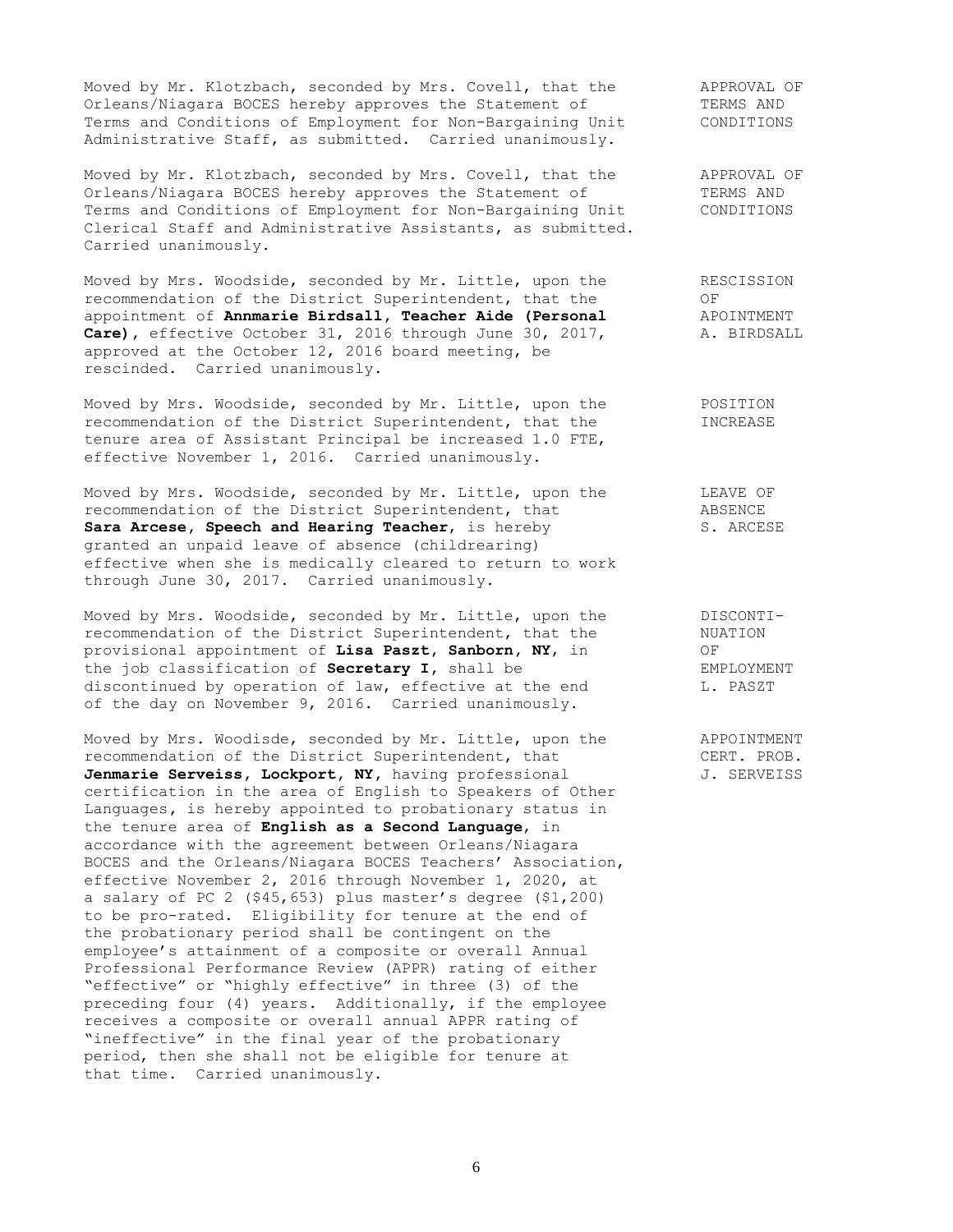Moved by Mrs. Woodside, seconded by Mr. Little, upon the APPOINTMENT recommendation of the District Superintendent, that CERT. PROB.<br> **Kimberly Mitchell, Lockport, NY,** having initial K. MITCHELL Kimberly Mitchell, Lockport, NY, having initial certification in the area of Students with Disabilities 1-6**,** is hereby appointed to probationary status in the tenure area of **General Special Education**, in accordance with the agreement between Orleans/Niagara BOCES and the Orleans/Niagara BOCES Teachers' Association, effective November 10, 2016 through August 30, 2020, at a salary of NPC 1 (\$39,742) to be pro-rated. Eligibility for tenure at the end of the probationary period shall be contingent on the employee's attainment of a composite or overall Annual Professional Performance Review (APPR) rating of either "effective" or "highly effective" in three (3) of the preceding four (4) years. Additionally, if the employee receives a composite or overall annual APPR rating of "ineffective" in the final year of the probationary period, then she shall not be eligible for tenure at that time. Carried unanimously.

Moved by Mr. Klotzbach, seconded by Mrs. Covell, upon the APPOINTMENT recommendation of the District Superintendent, that the SKILLSUSA following individuals be appointed as SkillsUSA Advisors ADVISORS for the 2016-2017 school year at no additional compensation:

**Jenna Rosenberg Debra Wilczak** Carried unanimously.

Moved by Mr. Klotzbach, seconded by Mrs. Covell, upon the APPOINTMENT recommendation of the District Superintendent, that pursuant MENTOR to the Orleans/Niagara BOCES mentoring program plan and regulations of the Commissioner of Education (8 NYCCR Sections  $80.34-(b)$  (2) and  $100.2$ (dd)), that the following individuals be appointed to serve as a **Mentor**, effective as indicated below, unless terminated sooner, at a stipend of \$500 for the school year (to be pro-rated if an individual's service as a Mentor commences after August 31, 2016 or is discontinued prior to June 30, 2017). The appointment of the individual(s) is contingent upon their participation in any required training as scheduled by the BOCES.

| Name                 | Effective Dates |  |
|----------------------|-----------------|--|
| <b>Julie Smith</b>   | 10/31/16        |  |
| Deirdre Tomasello    | 10/31/16        |  |
| Carried unanimously. |                 |  |

Moved by Mr. Klotzbach, seconded by Mrs. Covell, upon the APPOINTMENT recommendation of the District Superintendent, that the HOME/ following individual(s) be appointed without benefits, HOSPITAL except as required by law, to the part-time position of TEACHER **Home/Hospital Teacher** at an hourly salary of \$26.42 for instructional time and an hourly salary of \$11.80 per hour for planning time effective as indicated below. The employment of the individuals shall be at-will and at the pleasure of the Board of Education. The employment of the individual(s) shall be utilized solely on an as-needed basis at the discretion of the District Superintendent. Employment shall be automatically discontinued effective June 30, 2017, unless terminated sooner.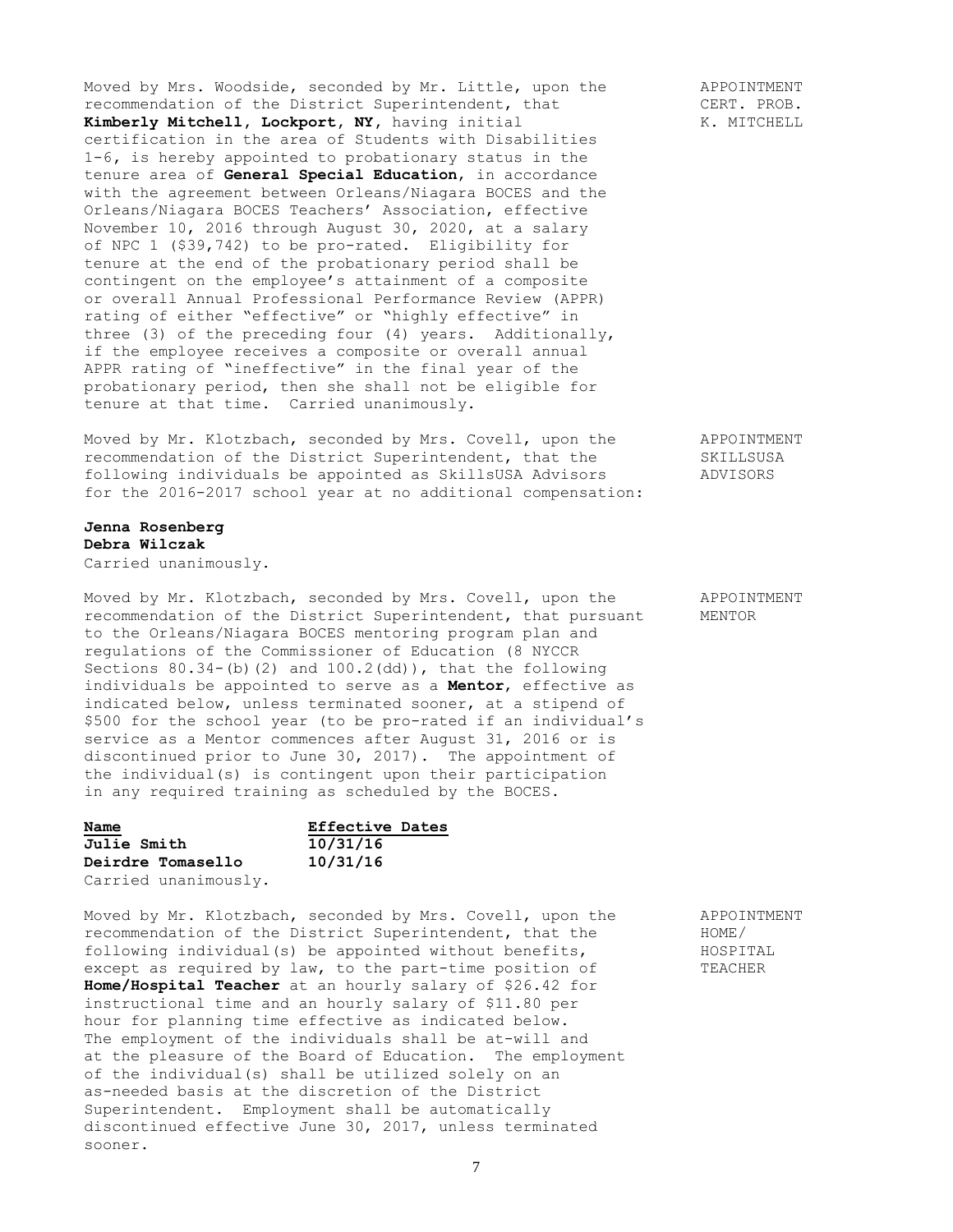**Renee Bodkin Nicole Granto-Sheehan Niagara Falls, NY Niagara Falls, NY** Carried unanimously.

**Effective Date: 10/26/16 Effective Date: 10/13/16**

Moved by Mr. Klotzbach, seconded by Mr. Kropp, upon the APPOINTMENT recommendation of the District Superintendent, that the ADULT/ recommendation of the District Superintendent, that the CONTINUING following individual(s) be appointed to serve on a part- EDUCATION time basis in the adult/continuing education program, at the hourly salary listed, with no fringe benefits, except as required by law, effective as indicated below through June 30, 2017, unless terminated sooner. The employment of the individuals shall be at-will and at the pleasure of the Board of Education. Additionally, services of the individuals shall be utilized solely on an as-needed basis at the discretion of the District Superintendent.

## **Adult ESOL Instructor (\$24.50 per hour) Cynthia Blosenhauer Hamlin, NY Effective Date: 10/17/16** Carried unanimously.

Moved by Mr. Klotzbach, seconded by Mr. Kropp, upon the APPOINTMENT recommendation of the District Superintendent, that NON-CERT. **Daniel R. Connolly, Lockport, NY,** be appointed to the PROB. position of **Director of Facilities III**, to serve a 26-week D. CONNOLLY probationary period, effective November 28, 2016, at an annual full-time 12-month salary of \$90,000.00 to be pro-rated. Mr. Connolly shall be subject to and covered by the Statement of Terms and Conditions of Employment for Non-bargaining Unit Administrative Staff. Carried unanimously.

Moved by Mr. Klotzbach, seconded by Mr. Kropp, upon the APPOINTMENT recommendation of the District Superintendent, that NON-CERT. **Linette Scharping, Gasport, NY,** be appointed to the PROB. position of **Teacher Aide (Non-Special Education)**, to L.SCHARPING serve a 52-week probationary period, effective October 28, 2016, at an annual salary of \$13,200.00 to be pro-rated. Carried unanimously.

Moved by Mr. Klotzbach, seconded by Mr. Kropp, upon the APPOINTMENT recommendation of the District Superintendent, that NON-CERT.<br> **Deborah MacIver, Ransomville, NY**, be appointed to the PROB. **Deborah MacIver, Ransomville, NY,** be appointed to the position of **Teacher Aide (Special Education)**, to serve a D. MACIVER 52-week probationary period, effective October 31, 2016, at an annual salary of \$13,200.00 to be pro-rated. Carried unanimously.

Moved by Mr. Klotzbach, seconded by Mr. Kropp, upon the APPOINTMENT recommendation of the District Superintendent, that NON-CERT. **Deborah Hurst, Lockport, NY,** be appointed to the position D. HURST of **Teacher Aide (Personal Care)**, effective October 31, 2016 through June 30, 2017, unless terminated sooner, at an hourly rate of \$10.50. Carried unanimously.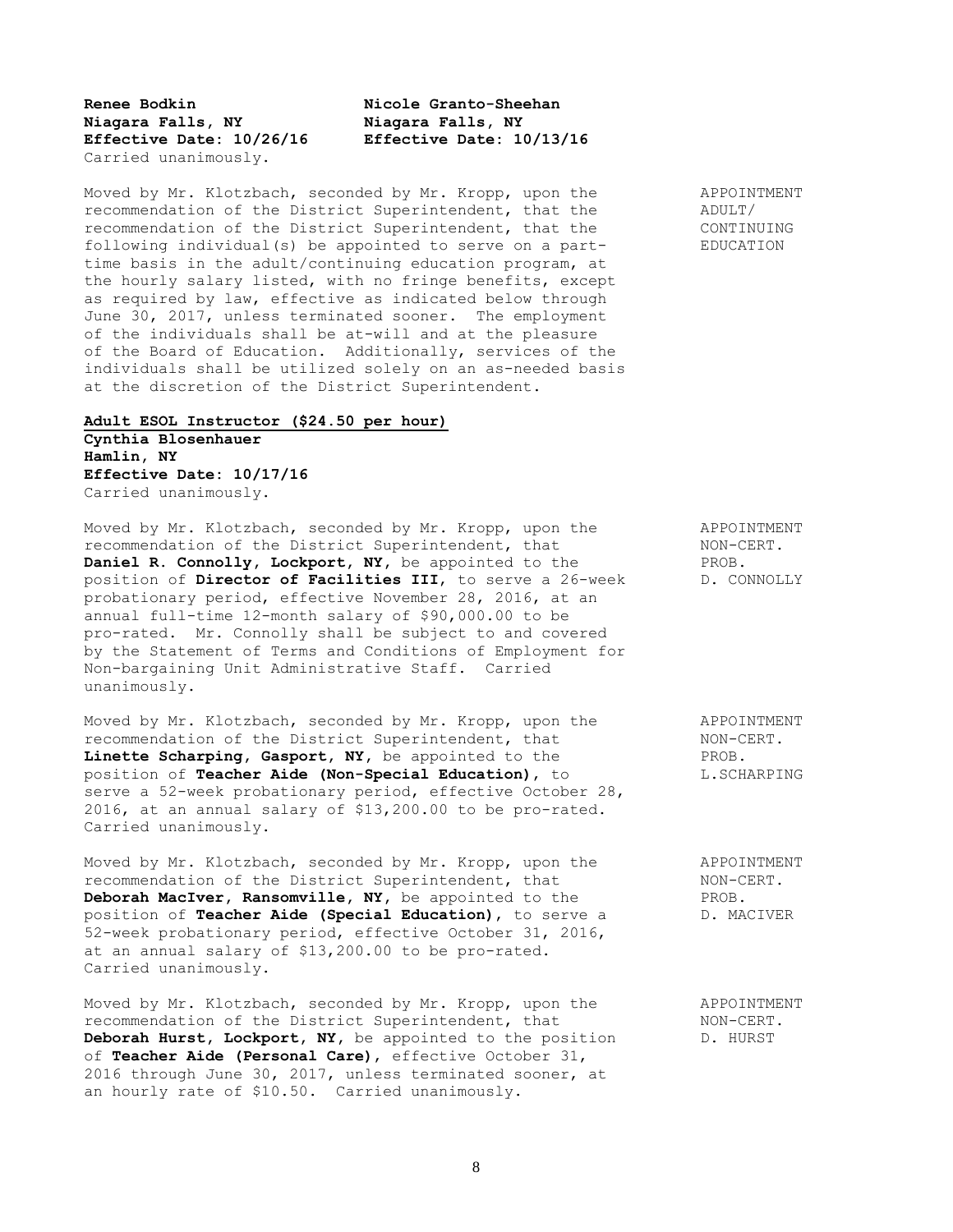Moved by Mr. Klotzbach, seconded by Mr. Kropp, upon the APPOINTMENT recommendation of the District Superintendent, that **Ryan** NON-CERT. **Howes, Lyndonville, NY,** be appointed to the position of PROB. **Custodian,** to serve a 26-week probationary period, R. HOWES effective October 24, 2016, at an hourly rate of \$15.25.

Mr. Howes shall have a leave of absence in the job classification of Cleaner unless and until he receives permanent status in the position of Custodian. Carried unanimously.

Moved by Mr. Klotzbach, seconded by Mr. Kropp, upon the APPOINTMENT recommendation of the District Superintendent, that **Mark** NON-CERT. **Standish, Albion, NY**, be appointed to the position of PROB. Building Maintenance Worker, to serve a 52-week M. STANDISH probationary period, effective November 10, 2016, at an hourly rate of \$13.75. Carried unanimouysly.

Moved by Mr. Klotzbach, seconded by Mr. Kropp, upon the APPOINTMENT recommendation of the District Superintendent, that NON-CERT. Jessica Russell, Niagara Falls, NY, having successfully PERMANENT completed her probationary period (12/9/15-12/12/16), J. RUSSELL be appointed to permanent status in the position of **Printing Machine Operator**, effective December 12, 2016. Carried unanimously.

Moved by Mr. Klotzbach, seconded by Mr. Kropp, upon APPOINTMENT the recommendation of the District Superintendent, NON-CERT. that **JoAnn Mueller, Newfane, NY,** having successfully PERMANENT<br>completed her probationary period (12/16/15-12/20/16), J. MUELLER completed her probationary period (12/16/15-12/20/16), be appointed to permanent status in the position of **Teacher Aide (Special Education**, effective December 20, 2016. Carried unanimously.

Moved by Mr. Klotzbach, seconded by Mr. Kropp, upon APPOINTMENT the recommendation of the District Superintendent, SUBSTITUTE that the following individual(s) be appointed without TEACHER<br>henefits excent as required by levels in the contract of the contract of the contract of the contract of the contract of the contract of the contract of the con benefits, except as required by law, to the position (CERTIFIED) of **Substitute Teacher (Certified)**, effective as indicated below, with services to be utilized on an as-needed basis at the discretion of the District Superintendent, at a daily rate of \$90.00. Employment shall automatically be discontinued effective June 30, 2017, unless employment is terminated sooner. Service shall be at-will and at the pleasure of the Board of Education.

**Emily Woods Williamsville, NY Effective Date: 10/20/16** Carried unanimously.

Moved by Mr. Klotzbach, seconded by Mr. Kropp, upon APPOINTMENT the recommendation of the District Superintendent, The SUBSTITUTE that the following individuals be appointed without TEACHER benefits, except as required by law, to the position (NONbenefits, except as required by law, to the position<br>of **Substitute Teacher (Non-Certified)**, effective as CERTIFIED) indicated below, with services to be utilized on an as-needed basis at the discretion of the District Superintendent, at a daily rate of \$85.00. Employment shall automatically be discontinued effective June 30,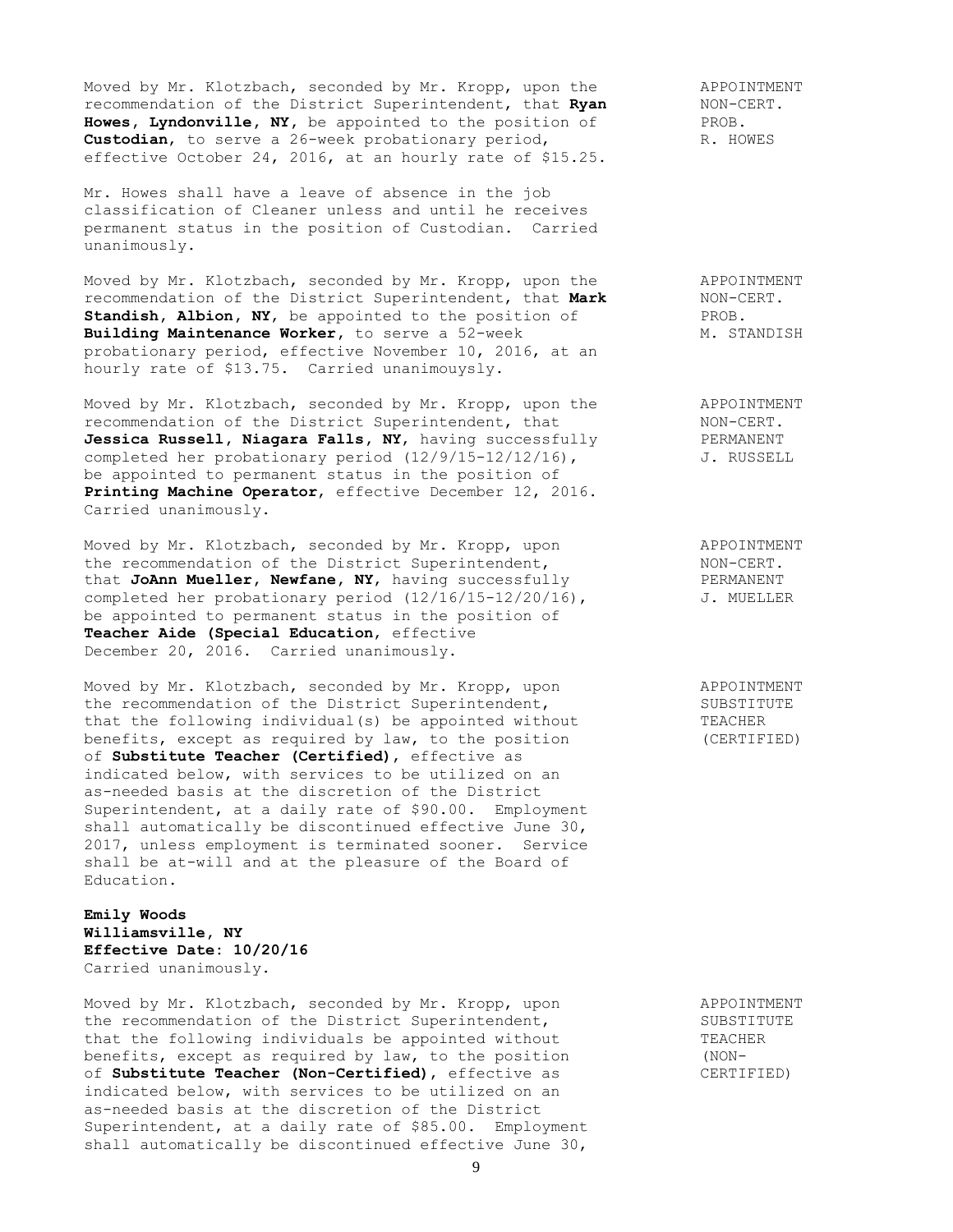2017, unless employment is terminated sooner. Service shall be at-will and at the pleasure of the Board of Education.

**Elizabeth Falls Lisa Carney-Brochey Lockport, NY Lewiston, NY Effective Date: 10/24/16 Effective Date: 10/28/16** Carried unanimously.

Moved by Mr. Grabowski, seconded Mr. Kropp, upon the APPOINTMENT recommendation of the District Superintendent, that SUBSTITUTE recommendation of the District Superintendent, that SUBSTITU<br>the following individual(s) be appointed without benefits, TEACHER the following individual(s) be appointed without benefits, except as required by law, to the position of **Substitute** AIDE **Teacher Aide (Certified)**, effective as indicated below, (CERTIFIED) with services to be utilized on an as-needed basis at the discretion of the District Superintendent, at a daily rate of \$70.00. Employment shall automatically be discontinued effective June 30, 2017, unless employment is terminated sooner. Service shall be at-will and at the pleasure of the Board of Education.

**John Gailie Lockport, NY Effective Date: 11/1/16** Carried unanimously.

Moved by Mr. Grabowski, seconded by Mr. Kropp, upon the APPOINTMENT recommendation of the District Superintendent, that the SUBSTITUTE following individual(s) be appointed without benefits, TEACHER except as required by law, to the position of **Substitute** AIDE **Teacher Aide (Non-Certified)**, effective as indicated (NONbelow, with services to be utilized on an as-needed basis CERTIFIED) at the discretion of the District Superintendent, at a daily rate of \$65.00. Employment shall automatically be discontinued effective June 30, 2017, unless employment is terminated sooner. Service shall be at-will and at the pleasure of the Board of Education.

| Krystal Kitchen          | Elizabeth Falls          |
|--------------------------|--------------------------|
| Lockport, NY             | Lockport, NY             |
| Effective Date: 10/20/16 | Effective Date: 10/24/16 |

**Lisa Carney-Brochey Lewiston, NY Effective Date: 10/28/16** Carried unanimously.

Moved by Mr. Grabowski, seconded by Mr. Kropp, upon the APPOINTMENT recommendation of the District Superintendent, that the SUBSITUTE following individuals be appointed, without benefits, TEACHER except as required by law, to the position of **Substitute** AIDE **Teacher Aide (Non-Certified)**, effective upon hire as a (NON-Personal Care Aide, with services to be utilized on an CERTIFIED) as-needed basis at the discretion of the District Superintendent, at a daily rate of \$65.00. Employment shall automatically be discontinued effective June 30, 2017, unless employment is terminated sooner. Service shall be at-will and at the pleasure of the Board of Education.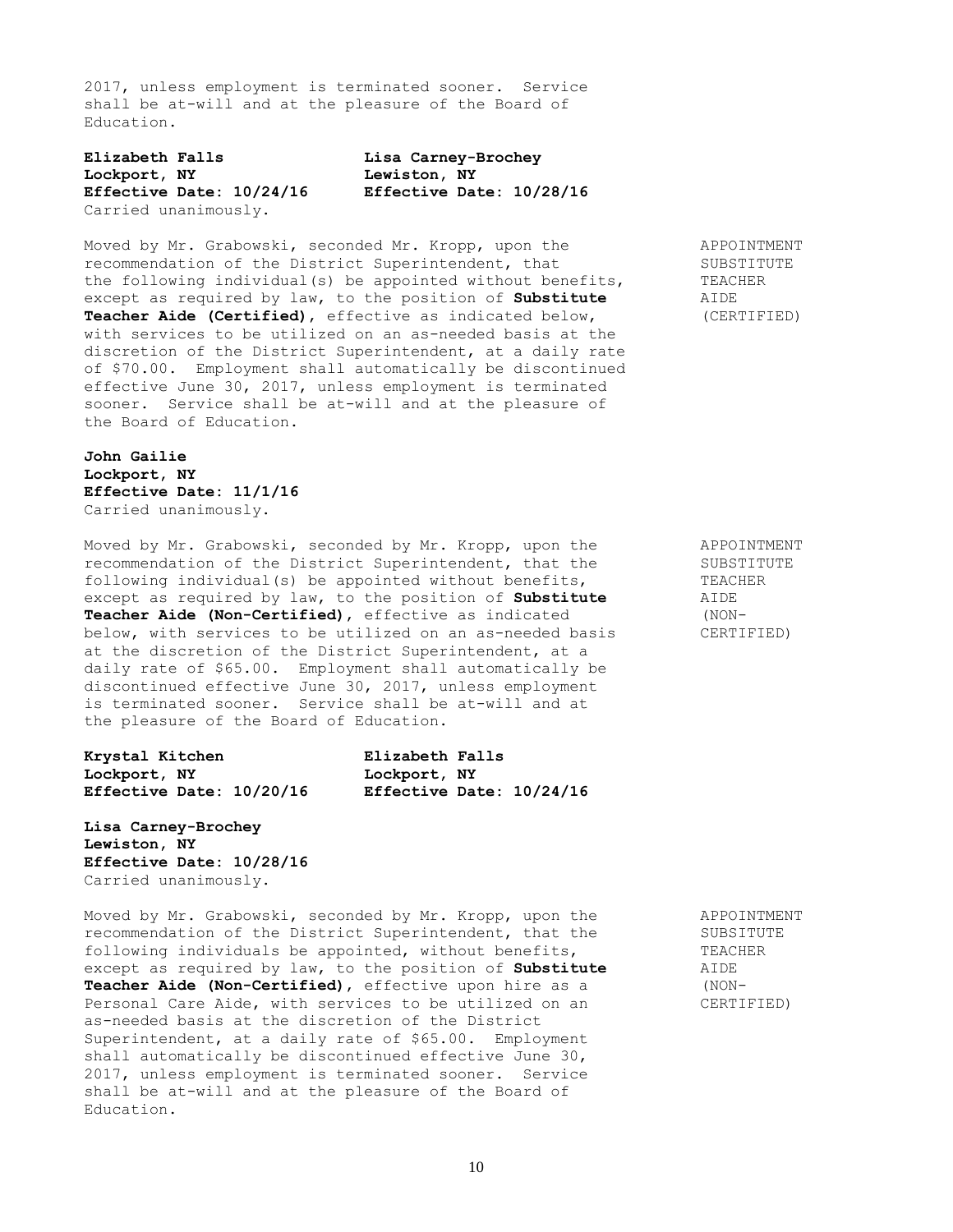| First Name   Last Name   City |              |          |
|-------------------------------|--------------|----------|
| Deborah                       | <b>Hurst</b> | Lockport |
|                               |              |          |

Carried unanimously.

Moved by Mr. Kropp, seconded by Mr. Klotzbach, upon the APPOINTMENT recommendation of the District Superintendent, that the VOLUNTEER following individuals are hereby appointed to serve as **Volunteer** with no compensation, on an as-needed basis, as determined by the District Superintendent, to perform services including assisting students with individual and group lessons, observing students during academic activities and other related services and activities, and/or to promote and aid BOCES programs.

## **Michele Eggert**

**North Tonawanda, NY Effective Dates: 10/6/16-12/17/16 Student at Buffalo State College**

**Nicole Stenman East Amherst, NY Effective Dates: 11/7/16-6/30/17 Student in BOCES Continuing Education LPN Program** Carried unanimously.

Moved by Mr. Kropp, seconded by Mr. Klotzbach, upon the CONFERENCE recommendation of the District Superintendent, that the REQUESTS following conference requests be approved:

- 1) **Cassandra Goldman, NYACTE Annual Conference**, Saratoga, NY, October 19-20, 2016. Est. cost: \$45.00. Funded through special education.
- 2) **Laura Koeppel, Vincent Piaskowski, Julie Roloff, and Caitlin Siresi, SkillsUSA New York Fall Leadership Conference,** Albany, NY, November 6-8, 2016. Est. cost: \$3,390.00. Funded through career and technical education.
- 3) **Cheryl Herman, NYS Teacher Center Steering Committee Meeting,** Corning, NY, November 16-17, 2016. Est. cost: \$75.00. Funded through teacher center.
- 4) **Susan Diemert and Melinda Grimble**, **Supplemental Nutrition Assistance Program E&T Venture IV Kickoff,** Albany, NY, November 16-17, 2016. Est. cost: \$596.00. Funded through adult/continuing education.
- 5) **Erica Kopp, CUNY Curriculum Framework Development Meeting,** Albany, NY, November 16-18, 2016. Est. cost: \$150.00. Funded through EPE.
- 6) **Jeffrey Hart, NYS Association for Health, Physical Education, Recreation and Dance State Conference,** Verona, NY, November 17-19, 2016. Est. cost: \$4477.00. Funded through central support budget.
- 7) **J'Dale Berner, Federal Student Aid Training Conference**, Atlanta, GA, November 28-December 2, 2016. Est. cost: \$500.00. Funded through nursing program.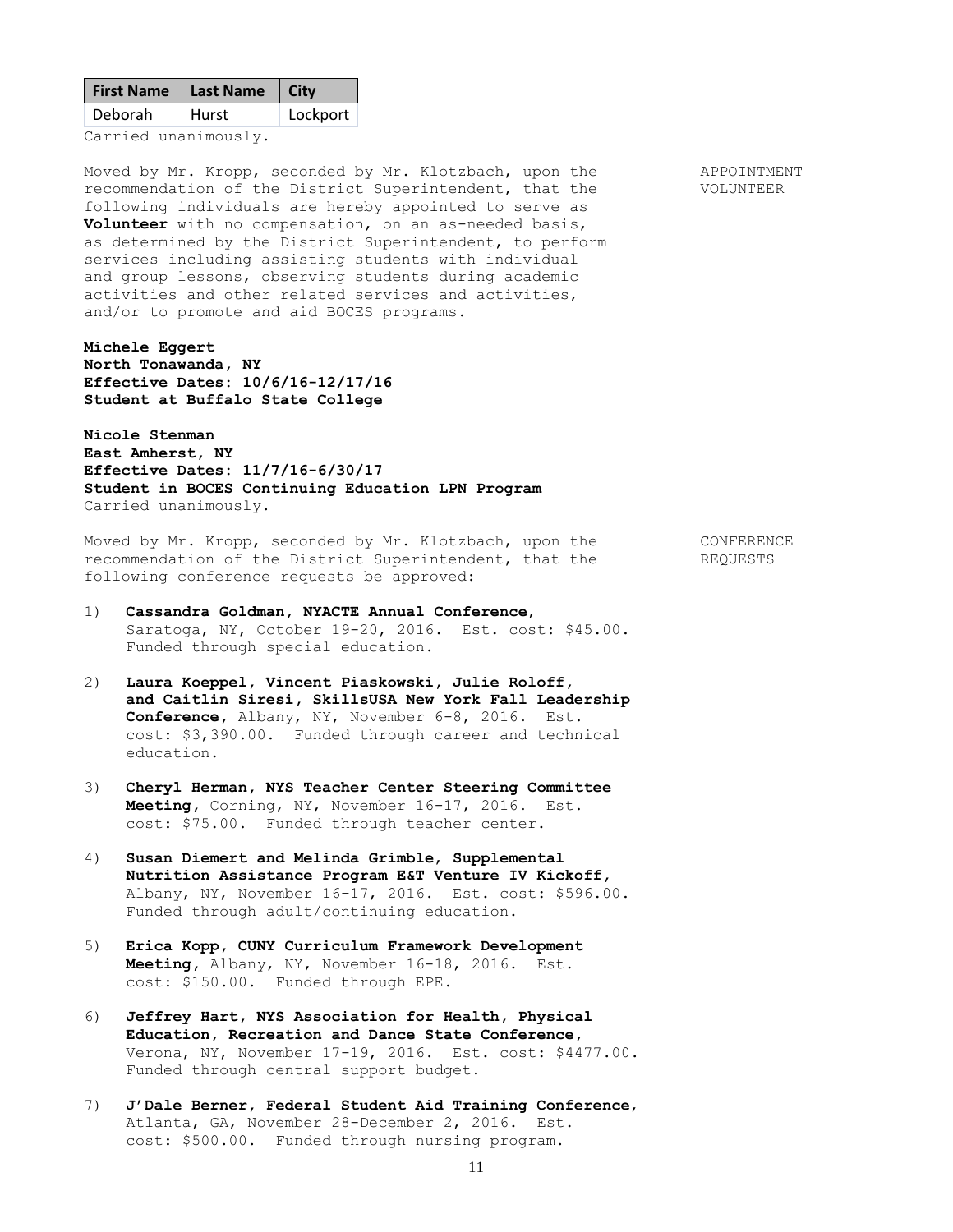- 8) **Therese Floss, PwC-KWHS Seminar for High School Educators on Business and Financial Responsibility,** Philadelphia, PA, December 2-4, 2016. Est. cost: \$90.00. Funded through central support budget.
- 9) **Jessi Toepfer, Statewide Professional Development Framework Workshop,** Albany, NY, January 9-11, 2017. Est. cost: \$337.00. Funded through school improvement.
- 10) **Antoinette DiBellonia, National Reading Recovery and K-6 Literacy Conference**, Columbus, OH, January 28-31, 2017. Est. cost: \$1,495.00. Funded through school improvement. Carried unanimously.

Moved by Mr. Kropp, seconded by Mr. Klotzbach, upon the SPONSORSHIP<br>recommendation of the District Superintendent, that the FOR recommendation of the District Superintendent, that the Orleans/Niagara BOCES provide financial sponsorship, at a LEADERSHIP cost of \$2,850.00, to James Little, Jr., for his NIAGARA participation in the 2017 Leadership Niagara program. 2017 Carried unanimously. The contract of the contract of the contract of the contract of the contract of the contract of the contract of the contract of the contract of the contract of the contract of the contract of the contr

Moved by Mr. Kropp, seconded by Mr. Klotzbach, upon the SPONSORSHIP recommendation of the District Superintendent, that the FOR Orleans/Niagara BOCES provide financial sponsorship, the example in LEADERSHIP at a cost of \$2,850.00, to Krista Macomber, for her NIAGARA participation in the 2017 Leadership Niagara program. 2017 Carried unanimously. The contract of the contract of the contract of the contract of the contract of the contract of the contract of the contract of the contract of the contract of the contract of the contract of the contr

Moved by Mr. Klotzbach, seconded by Mrs. Covell, upon FATIFICAthe recommendation of the District Superintendent, that TION OF the Orleans/Niagara BOCES hereby ratifies and approves COLLECTIVE funds to implement the October 15, 2016 tentative BARGAINING agreement, as submitted, for a collective bargaining SETTLEMENT agreement with the BOCES Teachers' Association, term of July 1, 2013 through June 30, 2020. Carried unanimously.

Moved by Mr. Klotzbach, seconded by Mr. Little, upon the FIRE recommendation of the District Superintendent, that the INSPECTION Board of Education accepts the receipt of the annual inspection completed on October 27, 2016, of the buildings of Orleans/Niagara BOCES for fire hazards (which might endanger students, teachers and employees) and authorizes the District Superintendent to sign the reports. Carried unanimously.

Moved by Mr. Klotzbach, seconded by Mrs. Covell, upon the APPOINTMENT recommendation of the District Superintendent, that **Gail** MON-CERT.<br> **Urtel, Lockport, NY**, be appointed to the position of PROB. Urtel, Lockport, NY, be appointed to the position of **Teacher Aide (Non-Special Education),** to serve a 52-week G. URTEL probationary period, effective November 21, 2016, at an annual salary of \$13,200.00 to be pro-rated. Carried unanimously.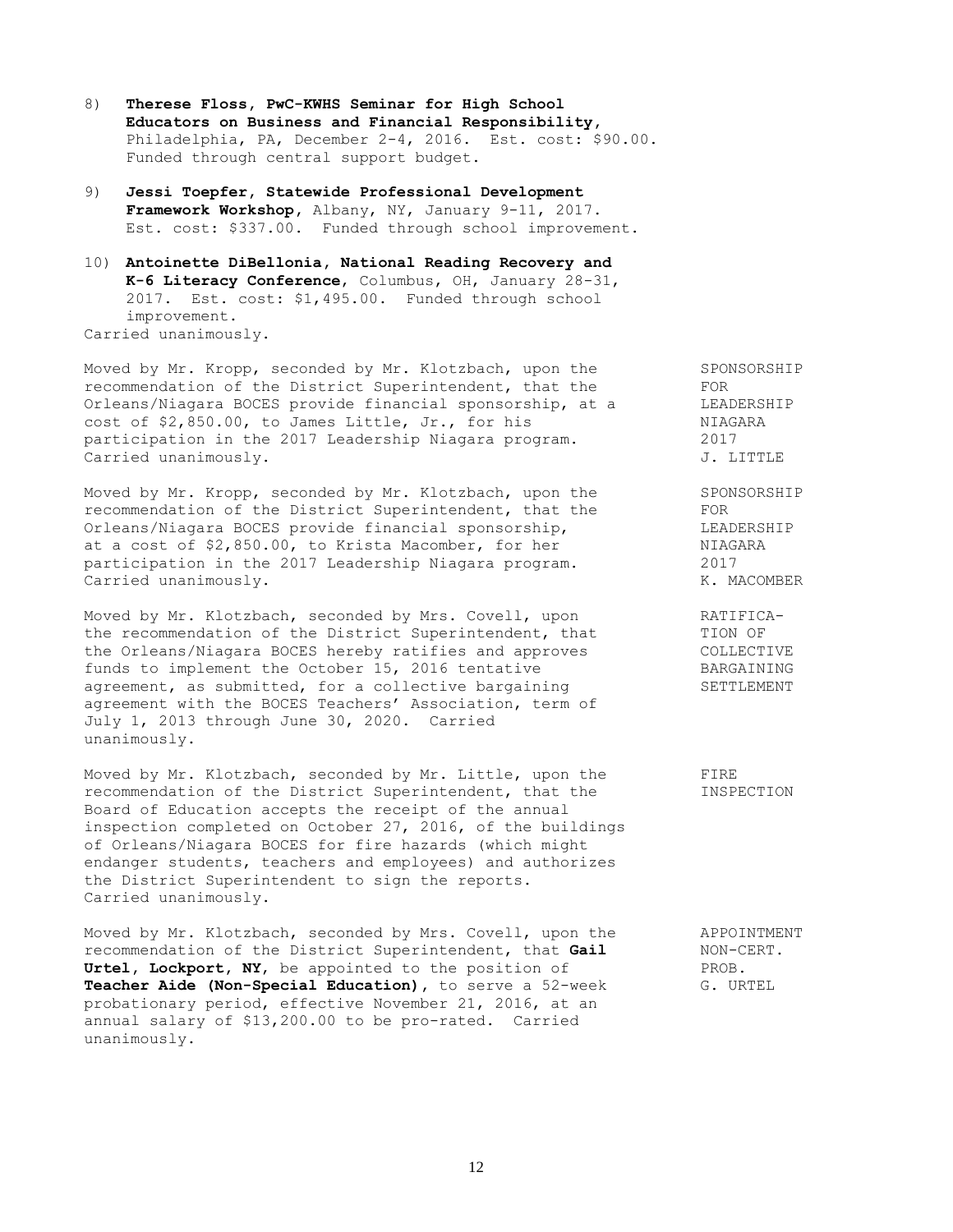Moved by Mr. Klotzbach, seconded by Mrs. Covell, upon the APPOINTMENT<br>recommendation of the District Superintendent, that MON-CERT. recommendation of the District Superintendent, that MON-CI<br> **Mikavla M. Hanssen, Gasport, NY**, be appointed to the PROB. Mikayla M. Hanssen, Gasport, NY, be appointed to the position of **Teacher Aide (Non-Special Education)**, to M. HANSSEN serve a 52-week probationary period, effective November 23, 2016, at an annual salary of \$13,200.00 to be pro-rated. Carried unanimously.

Moved by Mr. Klotzbach, seconded by Mrs. Covell, upon the APPOINTMENT recommendation of the District Superintendent, that **Bridget** NON-CERT. **Quast, Pendleton, NY,** be appointed to the part-time FART-TIME position of **.4 FTE Temporary Occupational Therapist**, B. QUAST effective November 14, 2016 through June 30, 2017, unless terminated sooner, at an hourly salary of \$45.00 with no benefits except as required by law. Carried unanimously.

Moved by Mrs. Covell, seconded by Mr. Klotzbach, to table **APPROVAL OF** the following resolution: Resolved, that the Orleans/Niagara AGREEMENT BOCES hereby approves the agreement, dated November 9, 2016, L. COOK as submitted, between and among the BOCES, the BOCES Teachers' Association (BOCESTA), and Lisa Cook (Teacher). Carried unanimously.

Moved by Mrs. Covell, seconded by Mr. Klotzbach, to enter FXECUTIVE into executive session at 8:17 p.m. for matters pertaining SESSION to the employment history of particular individuals. Carried unanimously.

Moved by Mrs. Covell, seconded by Mr. Little, to reconvene at 8:58 p.m. Carried unanimously.

Moved by Mr. Klotzbach, seconded by Mr. Kropp, to enter EXECUTIVE into executive session at 8:58 p.m. to discuss collective SESSION bargaining with the Teachers' Association (BOCESTA). Carried unanimously.

Moved by Mrs. Woodside, seconded by Mrs. Osborn, to reconvene the meeting at 9:07 p.m. Carried unanimously.

Moved by Mr. Klotzbach, seconded by Mr. Kropp, that the PLACEMENT Moved by Mr. Klotzbach, seconded by the energy of OF<br>Orleans/Niagara BOCES hereby authorizes the District OF Superintendent, in his discretion, to continue the EMPLOYEE involuntary leave with pay of a particular employee that **ON LEAVE** began on November 3, 2016. Carried unanimously.

Moved by Mr. Kropp, seconded by Mrs. Osborn, upon the APPOINTMENT recommendation of the District Superintendent, that the NON-CERT. Orleans/Niagara BOCES hereby appoints **Lisa Paszt,** TEMPORARY Sanborn, NY, on a temporary full-time basis, effective L. PASZT November 10, 2016 through June 30, 2017, unless terminated sooner, in the job classification of Secretary I, at an annual full-time twelve-month basis salary of \$29,223 to be pro-rated and with continuation of economic fringe benefits that she has received to date. Carried unanimously.

Moved by Mrs. Covell, seconded by Mr. Little, to remove the REMOVAL approval of agreement with Lisa Cook from the table. OF TABLED Carried unanimously. The contract of the contract of the contract of the contract of the contract of the contract of the contract of the contract of the contract of the contract of the contract of the contract of the contr